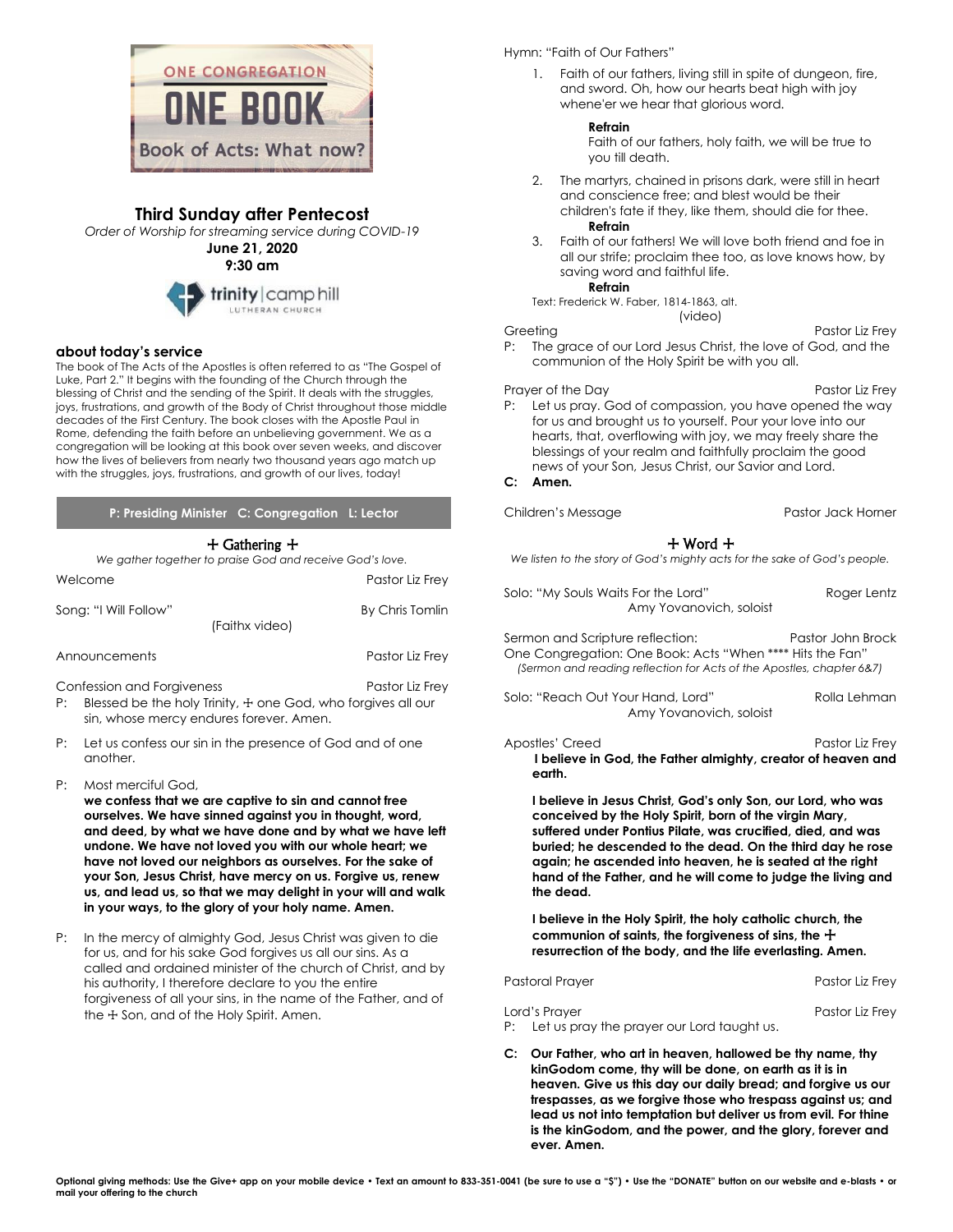#### Passing of Peace Pastor Liz Frey

P: The peace of the Lord be with you always.

# + **Meal** +

*When we celebrate communion we remember that Jesus died for us and we experience His love and forgiveness. As we eat the bread and wine Christ is present with us.*

Eucharistic Prayer **Pastor Liz Frey** 

P: Holy God, our Maker, Redeemer, and Healer, in the harmonious world of your creation, the plants and animals, the seas and stars were whole and well in your praise. When sin had scarred the world, you sent your Son to heal our ills and to form us again into one.

> *In the night in which he was betrayed, our Lord Jesus took bread, and gave thanks; broke it, and gave it to his disciples, saying: Take and eat; this is my body, given for you. Do this for the remembrance of me.*

*Again, after supper, he took the cup, gave thanks, and gave it for all to drink, saying: This cup is the new covenant in my blood, shed for you and for all people for the forgiveness of sin. Do this for the remembrance of me.*

- P: Remembering, therefore, his acts of healing, his body given up, and his victory over death, we await that day when all the peoples of the earth will come to the river to enjoy the tree of life.
- P: Send your Spirit upon us and this meal: as grains scattered on the hillside become one bread, so let your Church be gathered from the ends of the earth, that all may be fed with the Bread of life, your Son. Through him all glory and honor is yours, Almighty Father, with the Holy Spirit, in your holy Church, both now and forever. Amen

# + Sending +

*We have heard the Word of God and offered our gifts. Now we are sent out, strengthened by the Holy Spirit to be God's people in the world.*

*Blessing of Communion to the Homebound* Pastor Liz Frey

*P: Compassionate God, we are all homebound during this time. Bless those who receive your word and sacrament at home. May these gifts be signs of our love and prayers, that through the sharing of the body and blood of Christ, all may know your grace and healing revealed in Jesus Christ our Lord. Amen.*

Blessing Pastor Liz Frey

P: The Lord be near you at all times, the Lord walk beside you so that you will not be troubled, the Lord fill your hearts with gladness, and your mouth with joyful song; and the blessing of God Almighty, the Father,  $\pm$  the Son and the Holy Spirit, be with you always. Amen.

| Dismissal                             | <b>Pastor Liz Frev</b> |
|---------------------------------------|------------------------|
| $P:$ Go in peace. Christ is with you. |                        |
| C: Thanks be to God.                  |                        |

Postlude "Final" (excerpt) Louis Vierne

# **United and empowered to worship, connect, serve.**

# **worship leaders**

**Presiding Minister:** The Rev. Elizabeth E. Frey **Preacher:** The Rev. John H. Brock **Children's Message:** The Rev. Dr. Jack M. Horner **Music:** H. Timothy Koch, Debbie D Wilson **Audio Visual:** Jon Lobaugh, Danelle Andrews **Bulletin Production:** Steve Kauffman **Bulletin Artwork:** Trinity Staff

#### **Portions of the service are reprinted from:** *Evangelical Lutheran Worship*, Copyright © 2006 Augsburg Fortress. *Sundays & Seasons*, Copyright © 2020 Augsburg Fortress. Used by permission of Augsburg Fortress License # 23686.

By Chris Tomlin, Jason Ingram, & Reuben Morgan. © 2010 worshiptogether.com songs / six steps Music / Vamos Publishing (ASCAP)Hillsong Publishing, admin by EMICMGPublishing.com / So Essential Tunes (SESAC) EPCCLI#1283514.

# **One Congregation: One Book: Acts "When \*\*\*\* Hits the Fan"**

*The Reverend John H. Brock*

**Don't just listen to the Sermon…Ponder how you can live it!**

# **Use these questions as a starting point to dive deeper into the sermon each week. Can be used individually, with family and friends, or with your Life-group!**

- 1. When have you caused the biological waste matter to contact the oscillating rotors?
	- a. Did you do it on purpose?
	- b. Did any good come out of it
	- c. Could it have been avoided?
	- d. Did conditions leading up to the event improve afterwards?
- 2. Stephen gave a bold witness, a declaration of faith, in the face of strong opposition.
	- a. We would all like to think we could rise to such an occasion. Have you ever had opportunity to do so?
	- b. How did it go?
	- c. Were you ridiculed? Praised?
- 3. Do you give verbal witness to your faith?
	- a. Do you give silent witness (actions, not word)?
	- b. One is not "better" than the other; which are you more comfortable with? Why?
- 4. Are you able to succinctly and relatively quickly state your faith?
	- a. Think of the Apostle's Creed. Can you remember it (doesn't have to be verbatim)?
	- b. If Stephen would have used something similar to the Apostle's Creed, would his outcome have been any different?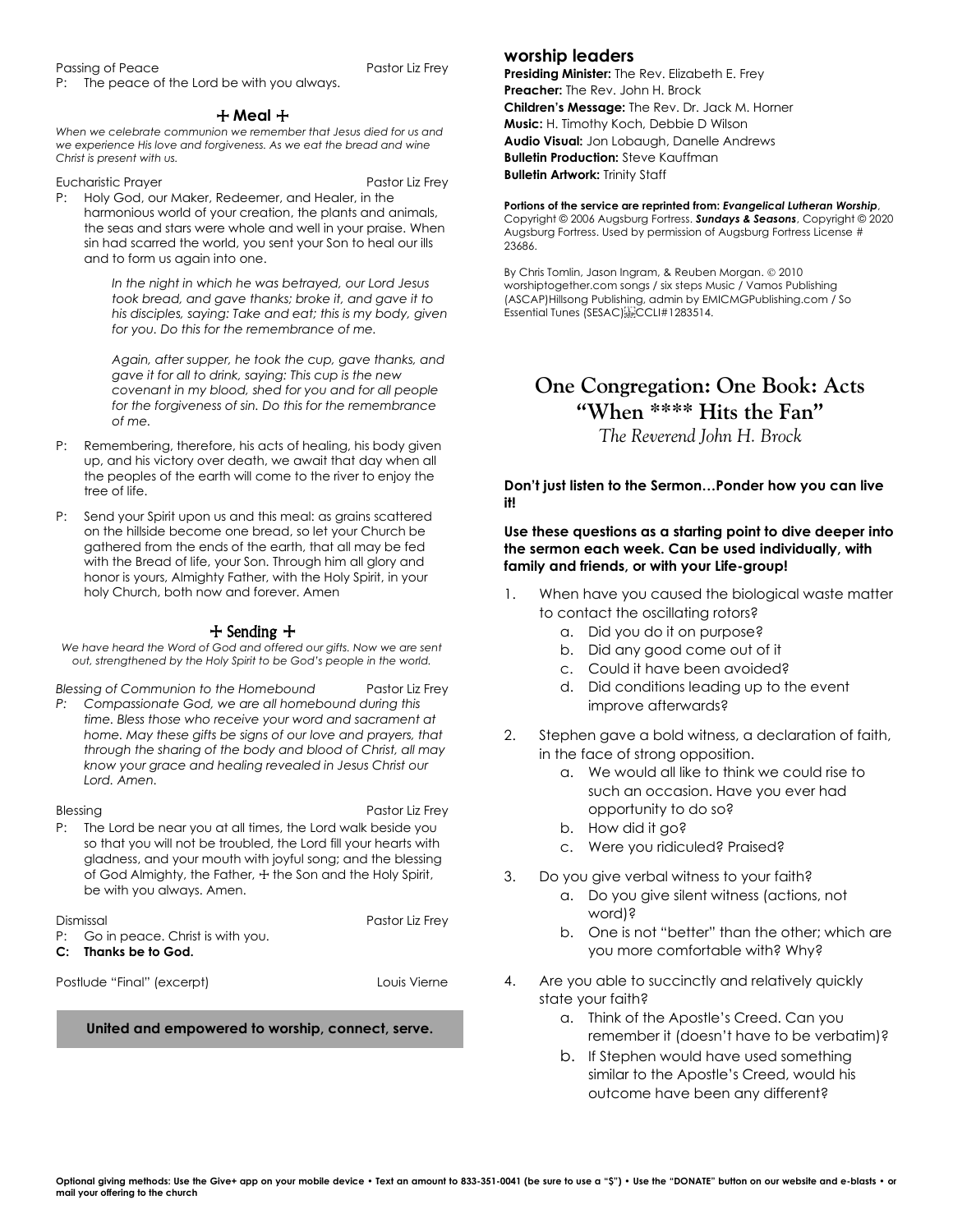Grace to you and peace, from God who is, who was, and who is to come. Amen.

Starting something new is not always an easy thing. This Covid is causing all kinds of things, all kinds of new experiences. It's causing things to be different. And, sometimes, when things are different than what we are accustomed to, things can also go wrong. An incident to occurs, things spiral out of control, and (and I'll paraphrase here) the crap hits the fan.

In our reading for today, from the book of Acts, we need to remember that the believers in that First Century Church came from a variety of backgrounds. They were living in community. And, much like the church today, it didn't take the early church very long for things to start going sideways; for the excrement to hit the ventilator. Because, Chapter 6 begins with a problem of . . . *discrimination.*

In the early church, all of those first followers of Jesus were of Jewish heritage. Some of these ethnic Jews were *culturally*  Hebrew. They had been born and raised there in Israel; they had Hebrew names; they probably spoke primarily Arabic. Some of that first church, though, while *ethnically* Jewish, were *culturally* Greek. That meant that those folks had been born to Jewish parents, but apparently raised in primarily culturally Greek areas (remember, the New Testament was written in Greek, because Greek was the dominant language of that Mediterranean area, thanks to Alexander the Great conquering that entire area about three hundred years prior).

While the First Church was living in community, supposedly sharing all their resources, some believers were seen as *more equal* than others. The widowed *Greek* believers (they were called Helenists), even though they are ethnically Jewish, they are being "overlooked", "neglected," in the daily distribution of food. Some Bible scholars attempt to pass this off as a simple oversight, due to the number of believers. I, personally, haven't really seen it that way. I think those widows were purposefully *discriminated* against, because they spoke a different language; because they dressed differently; because they weren't, in the eyes of the culturally *Hebrew* people, "real" believers. The apostles get wind of what's happening, and they get rather ticked off: Verse 2 –

*<sup>2</sup> And the twelve called together the whole community of the disciples and said, "It is not right that we should neglect the word of God in order to wait on tables.* (Acts 6:2 NRS)

# In other words:

*We shouldn't have to be waiters, people! We have to fix this.*

So, the apostles tell the group to select seven people to oversee food distribution, while they - the apostles - devote themselves to "prayer and serving the word," not "prayer and serving lunch." The people like this idea.

*<sup>5</sup> What (the apostle's) said pleased the whole community, and they chose Stephen, a man full of faith and the Holy Spirit, together with Philip, Prochorus, Nicanor, Timon, Parmenas, and Nicolaus, a proselyte of Antioch. <sup>6</sup> They had these men* 

*stand before the apostles, who prayed and laid their hands on them.* (Acts 6:5-6 NRSV)

So, *this* load *avoids* hitting the blades.

This new plan of food distribution works out well enough. As it turns out: verse 8:

*<sup>8</sup> Stephen, full of grace and power, did great wonders and signs among the people*.

Stephen is not only a good worker; he is *also* a great speaker. He often goes to a nearby synagogue, and debates with folks there over the message of Jesus.

Stephen is *so good* at debate, that he ticks off the leaders of the synagogue. Those leaders make up some false news about him:

*"We have heard him speak blasphemous words against Moses and God."* (verse 11)

The synagogue leaders get him arrested and brought before the religious council, where (does any of this sounds familiar?)

*<sup>13</sup> They set up false witnesses who said, "This man never stops saying things against this holy place and the law; <sup>14</sup> for we have heard him say that this Jesus of Nazareth will destroy this place and will change the customs that Moses handed on to us.*" (verses 13-14)

By bringing Moses into this, though, these religious leaders are backing up that manure truck, getting themselves into a corner, and they are about to get it all dumped on them.

Because, what they don't realize is verse 15

<sup>15</sup> *And all who sat in the council looked intently at (Stephen), and they saw that his face was like the face of an angel.*

What these religious leaders don't understand is, the **Spirit** is with Stephen. And Stephen is about to *own* these yahoos, using their own history.

Starting, then, in Chapter 7 verse 2, Stephen gives them a crash course, a reminder, of how God called Abraham from the land of the Chaldeans to Harran. How God promised Abraham that his descendants would possess the land, even though Abraham and Sarah had no offspring. How the covenant was reinforced through the act of circumcision. How the sons of Jacob, Abraham's grandson, turned on their brother Joseph, and sold him into slavery. But God made Joseph second only to the pharaoh in all of Egypt, so that when the famine hit, Joseph reconciled with his brothers, and brought the entire family, Jacob and everyone, into the safety of Egypt, where they rode out the famine. It was while they were there in Egypt, they were eventually forced into servitude, after several hundred years.

It was *Moses* who eventually arose as a leader. Moses, who, even though he was raised in pharaoh's household, was a one of the People of Israel; Moses, who was rejected originally by his own people, but after standing in the very presence of the burning bush, a physical manifestation of the Living God,